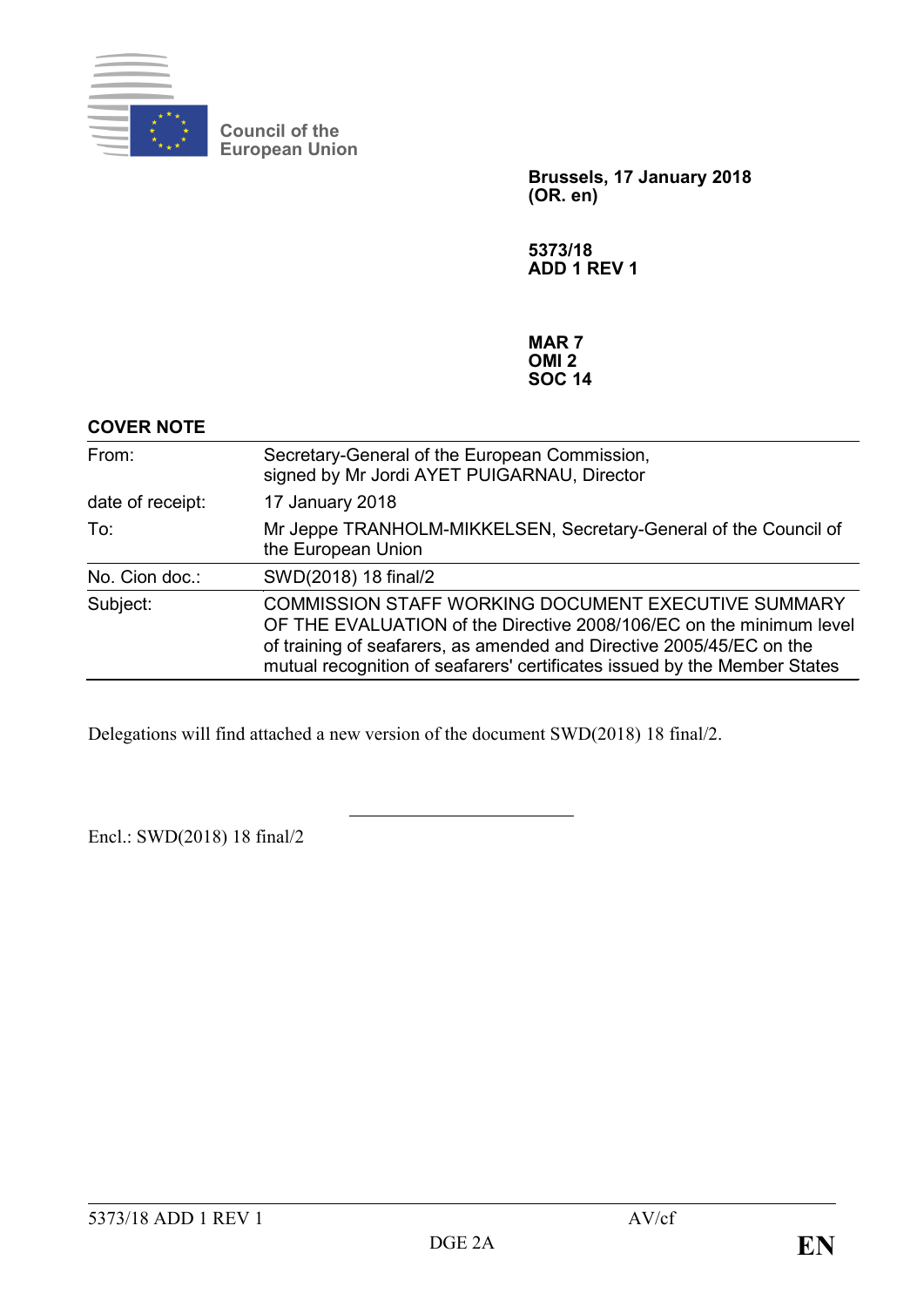

EUROPEAN **COMMISSION** 

> Brussels, 12.1.2018 SWD(2018) 18 final/2

CORRIGENDUM: This document corrects document SWD(2017) 18 final of 10.01.2018 Correction of the cover page instead of SWD(2017) read SWD(2018).

# **COMMISSION STAFF WORKING DOCUMENT**

# **EXECUTIVE SUMMARY OF THE EVALUATION**

**of the Directive 2008/106/EC on the minimum level of training of seafarers, as amended and Directive 2005/45/EC on the mutual recognition of seafarers' certificates issued by the Member States**

{SWD(2018) 19 final}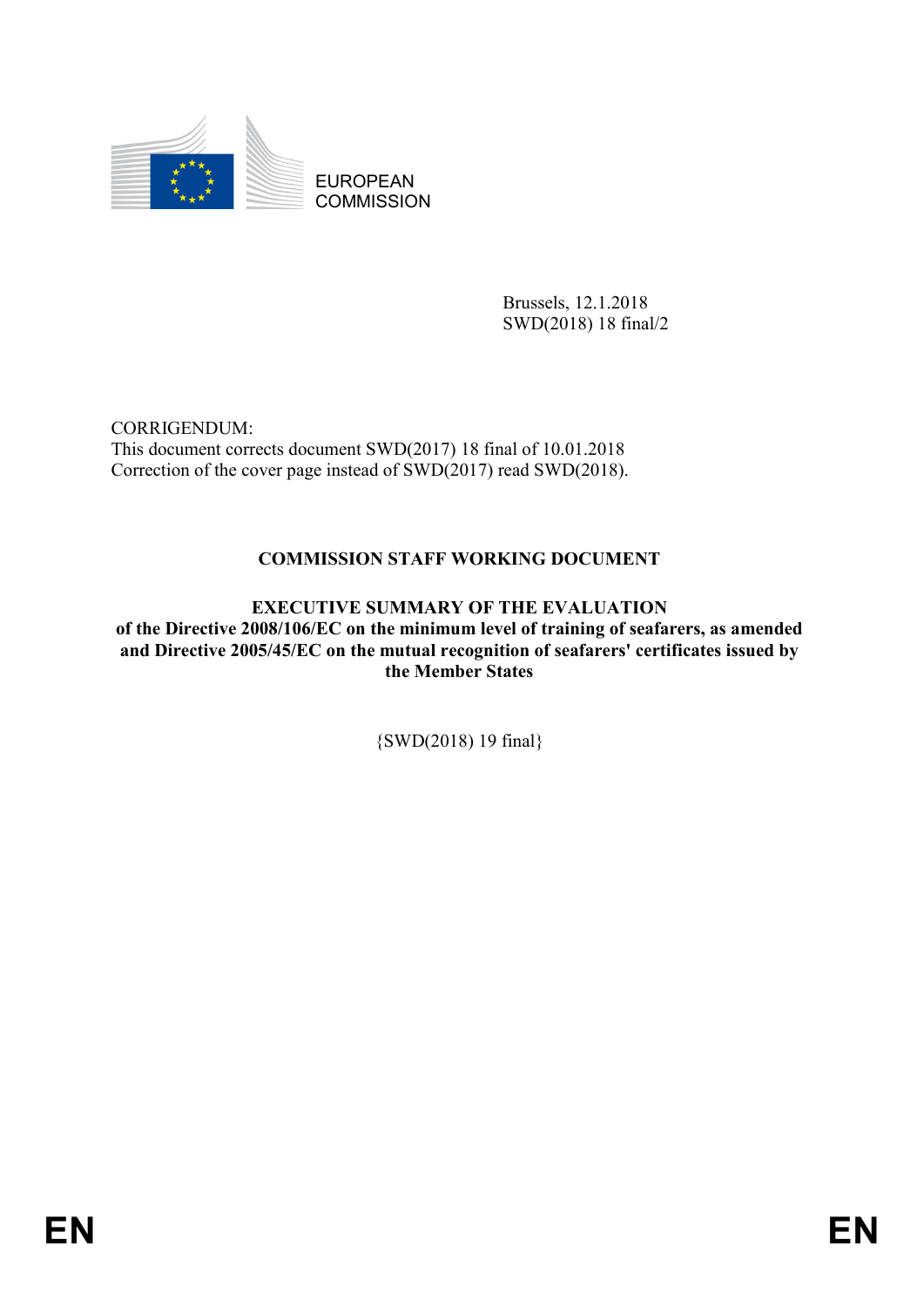### **EXECUTIVE SUMMARY**

Seafarers' training and certification systems in the EU are regulated by Directive  $2008/106/EC^1$  $2008/106/EC^1$  $2008/106/EC^1$  on minimum level of training of seafarers and Directive  $2005/45/EC^2$  $2005/45/EC^2$  on mutual recognition of seafarers' certificates issued by Member States.

The **minimum level of training** requirements are based on the international convention on the "Standards of Training, Certification and Watchkeeping for Seafarers" (STCW) developed under the umbrella of the International Maritime Organization (IMO). A centralised system has been put in place at EU level, for the recognition of seafarers' certificates issued by third countries, and a reassessment of the third countries' compliance with the STCW Convention is carried out every five years. The main objective of EU legislation is to enhance the training of seafarers working on board EU vessels in order to minimize the risk of maritime accidents and thus to contribute to the better protection of the marine environment.

The **Directive on mutual recognition** aimed at fostering the mobility of EU seafarers among the EU flagged vessels through the introduction of a mutual recognition scheme. Under this scheme, seafarers' certificates for masters and officers are recognised without any further compensation measures, i.e. without the need for the holder of the certificate to prove that he/she had received training corresponding to the national requirements of the flag of the vessel on which the seafarer was willing to work.

A REFIT evaluation of the framework has been carried out between June 2016 and September 2017 and was supported by a study<sup>[3](#page-2-2)</sup> conducted by the European Maritime Safety Agency (EMSA), an open public consultation (53 replies), as well as a targeted stakeholders' consultation (28 replies). The limited participation of seafarers during the consultations was one of the limitations of the evaluation. However, the complaints received from seafarers during the implementation period balanced their insufficient participation in the consultation stage. The robustness of the available data did not allow the establishment of a direct link between the intervention and its possible impact on the reduction of maritime accidents.

### *Main outcomes of the evaluation*

• *Effectiveness* 

The inspections carried out by EMSA led to the identification, and subsequent correction, of deficiencies in the implementation of STCW requirements by the Member States. This resulted in an improvement to their maritime education systems. In a similar way, the verification of compliance of third countries by EMSA contributed to the improvement of their maritime education, training and certification systems through the identification of deficiencies in their systems. As a result, it has been safeguarded that seafarers employed

<span id="page-2-0"></span> <sup>1</sup> http://eur-lex.europa.eu/legal-content/EN/TXT/?qid=1507885536209&uri=CELEX:32008L0106

<span id="page-2-1"></span><sup>2</sup> http://eur-lex.europa.eu/legal-content/EN/TXT/?qid=1507885585721&uri=CELEX:32005L0045

<span id="page-2-2"></span><sup>&</sup>lt;sup>3</sup> https://ec.europa.eu/transport/facts-fundings/evaluations/reports-year\_en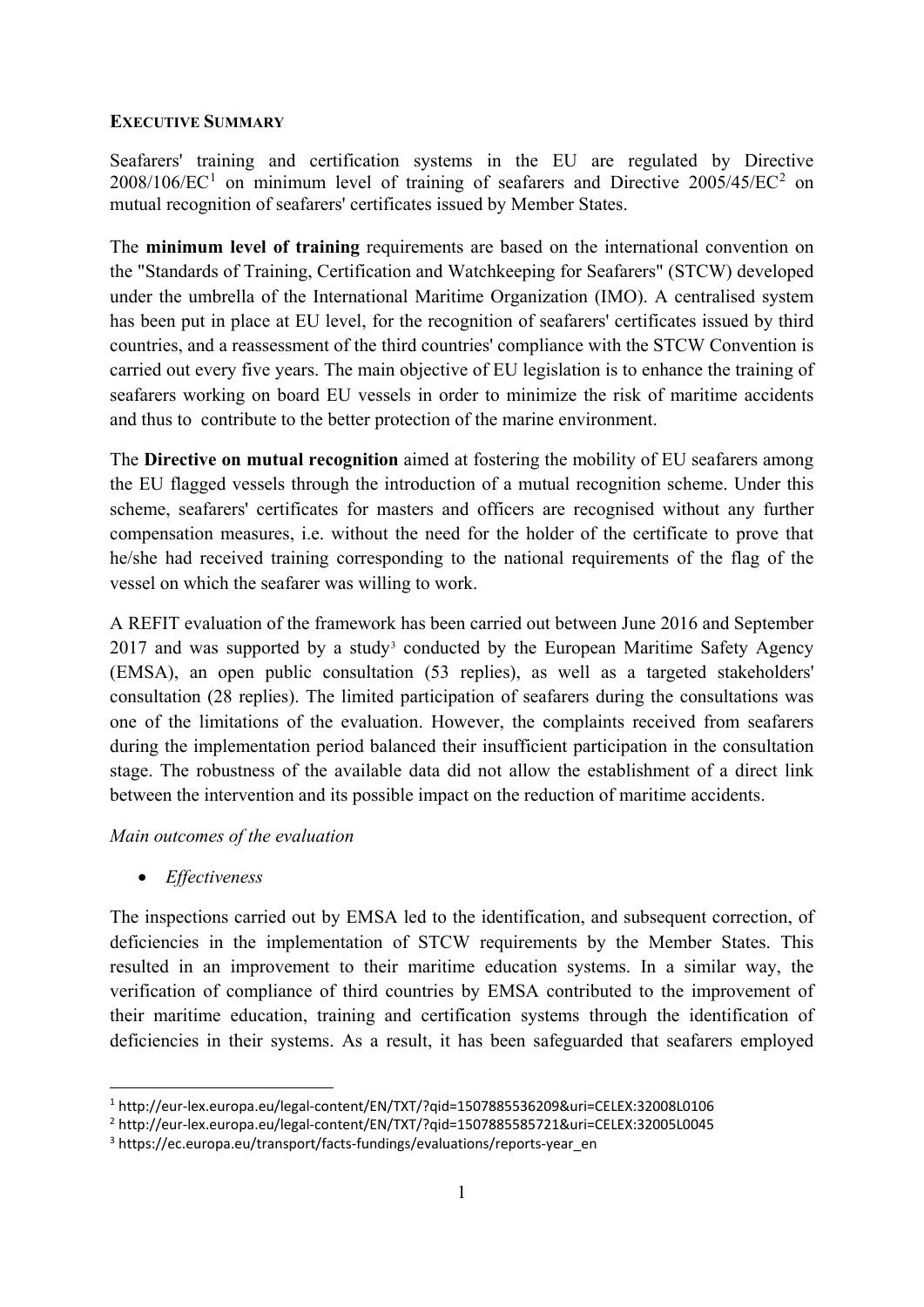outside of the Union, to work onboard the EU flagged vessels, are trained to a similar level with the EU seafarers.

The mutual recognition of seafarer's certificates issued by the Member States has facilitated the mobility of seafarers in the Union. Only in 2015, more than 47.000 endorsements of Certificates of Competency issued initially by another Member State were valid in the Union, which represents around 25% of the total number of masters and officers available to work on-board the EU flagged vessels.

• *Efficiency*

The introduction of the Directives reduced the administrative burden of Member States by avoiding multiple evaluations of the same third country by several national authorities. Moreover, if individual onsite inspections were carried out with the same level of robustness by the Member States, as the ones conducted by EMSA under the centralised system, then a considerable additional cost would have been accrued for them. The cumulated costs that would have been accrued from 2005 to 2016 without the introduction of the common EU mechanism and the performance of the verification of compliance of third countries with the STCW Convention under a centralised system, has been estimated to be over  $E13$  million. Finally, the mutual recognition of seafarers' certificates contributed to the simplification of the procedures for the recognition of their professional qualifications in comparison to the general legislative framework regulating the recognition of professional qualifications in EU.

### *Relevance, Coherence and European added value*

The objectives of both Directives are still relevant with the needs of the maritime sector as the human factor remains one of the most important elements that affect the safe operation of the vessels and the mobility of European seafarers in the Union needs to be ensured.

The Directives are not internally aligned as regards the definitions of seafarers' certificates and their coherence with the international framework has been undermined following amendments to the STCW Convention. Finally, the main element of EU added value was the development of a common methodology for the verification of Member States' compliance to the requirements of the Directive which resulted in a harmonised implementation of minimum training, education and certificates requirements for seafarers across the EU.

# **In conclusion, the two Directives have attained their objectives to a high degree. However, the evaluation revealed three issues that hinder the effectiveness and the efficiency and that would require further intervention:**

**-** the Directive on minimum level of trainings has to be aligned to the latest amendments of the STCW Convention;